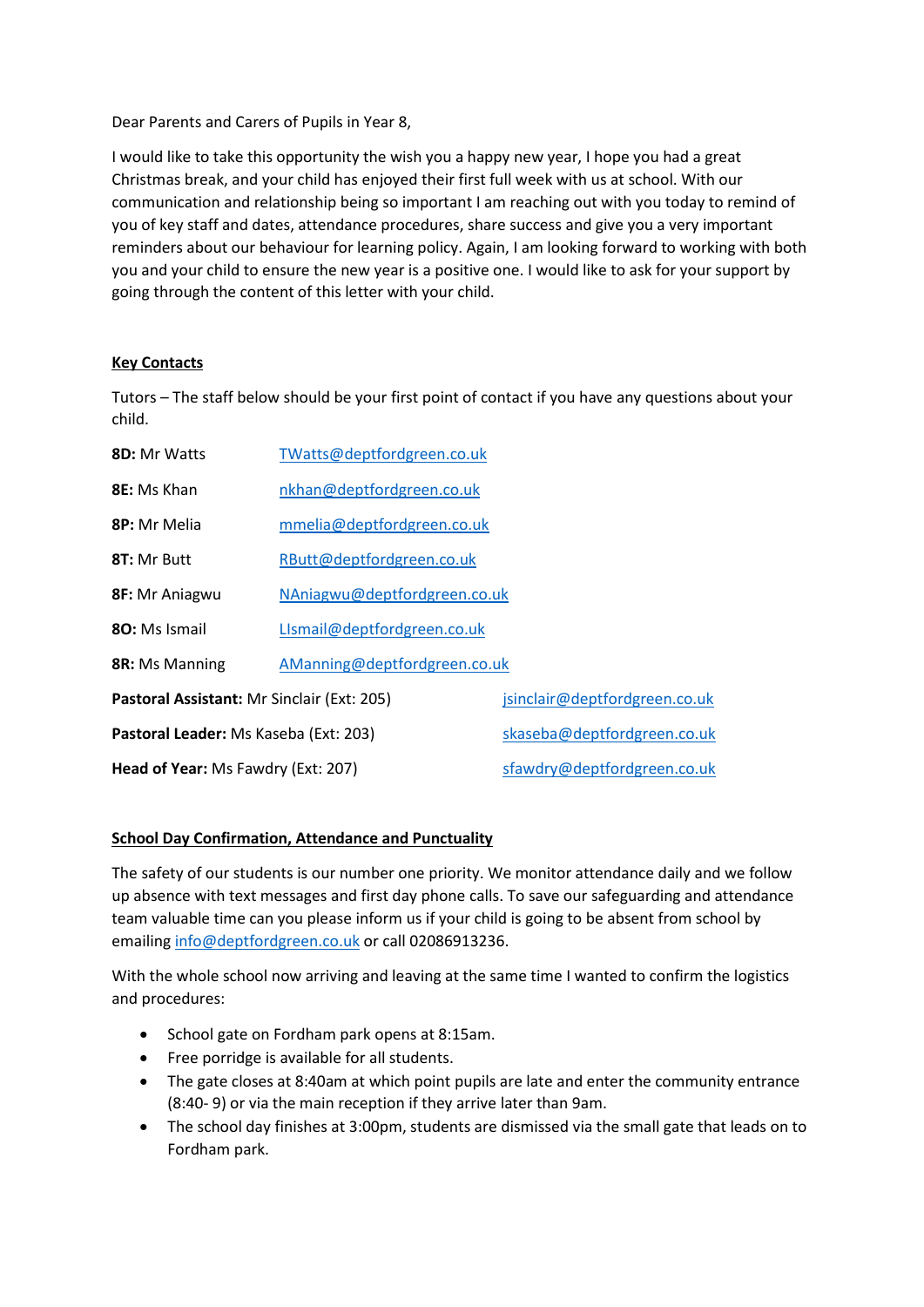Students who arrive late will be expected to make the time up at the end of the day, this will last no longer than 20 minutes.

| 17.01.22              | Martin Luther King Day                    |  |
|-----------------------|-------------------------------------------|--|
| 27.01.22              | <b>Holocaust Memorial Day</b>             |  |
| 01.02.22              | Year 8 Data Drop                          |  |
|                       | <b>Chinese New Year</b>                   |  |
| 02.02.22              | Winter production, Matinee 1pm            |  |
|                       | Winter production evening performance 7pm |  |
| 03.02.22              | Winter production, Matinee 1pm            |  |
|                       | Winter production evening performance 7pm |  |
| 08.02.22              | Safer Internet Day                        |  |
| 10.02.22              | Open Mic (more details to follow)         |  |
| 11.02.22              | <b>Year 8 Reports Generated</b>           |  |
| $14.02.22 - 18.02.22$ | <b>Half Term</b>                          |  |
| 21.02.22              | School Closed - Queen's Jubilee Day       |  |
| 03.03.22              | World Book Day                            |  |
| 08.03.22              | World Book Day                            |  |
| 09.03.22              | <b>Year 8 Parents Evening</b>             |  |
| 31.03.22              | Open Mic (more details to follow)         |  |
| 01.04.22              | Early School Closure - Last Day of Term   |  |

### **Key Dates**

### **Assembly Themes**

- W/C 17/01/2022- Martin Luther King JR day
- W/C 24/02/2022- Holocaust Memorial Day
- W/C 31/01/2022- Chinese New Year
- W/C 07/02/2022- LQBTQIA History Month
- W/C 21/02/2022- Internet Safety
- W/C 28/02/2022- Women's History Month
- W/C 07/03/2022- National Careers Week
- W/C 14/03/2022- Maths Week
- W/C 21/03/2022- Climate Change
- W/C 28/03/2022- Celebration Assemblies

### **Key Behaviour for Learning Updates**

Following on from both parent and student feedback we have recently updated our jewellery and hair rules.

- Jewellery- 2 piercings in each ear must be studded, 1 nose stud. No false acrylic nails, no false eye lashes, no hoodies, no denim or leather jackets, no sunglasses, no headwear unless for religious reasons.
- Hair- my hair my rules, there are no restrictions on hair.
- Coats can only be worn on the ground floor.